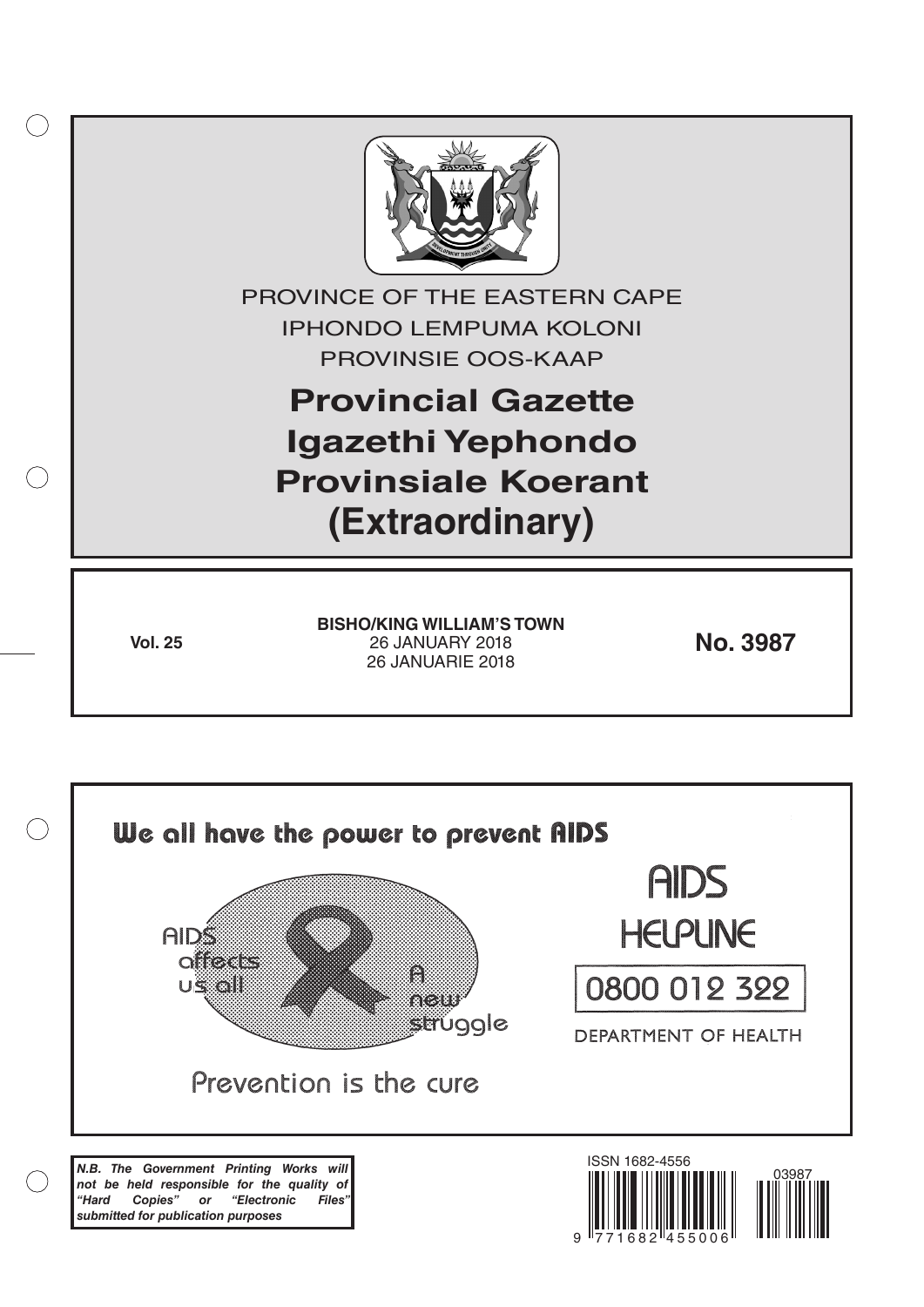## **IMPORTANT NOTICE:**

**The GovernmenT PrinTinG Works Will noT be held resPonsible for any errors ThaT miGhT occur due To The submission of incomPleTe / incorrecT / illeGible coPy.**

**no fuTure queries Will be handled in connecTion WiTh The above.**

#### **CONTENTS**

|                                                                                             | Gazette | Page |
|---------------------------------------------------------------------------------------------|---------|------|
|                                                                                             | No.     | No.  |
| <b>PROVINCIAL NOTICES • PROVINSIALE KENNISGEWINGS</b>                                       |         |      |
| Disaster Management Act (57/2002): Joe Ggabi District Municipaity: Sengu Local Municipality | 3987    |      |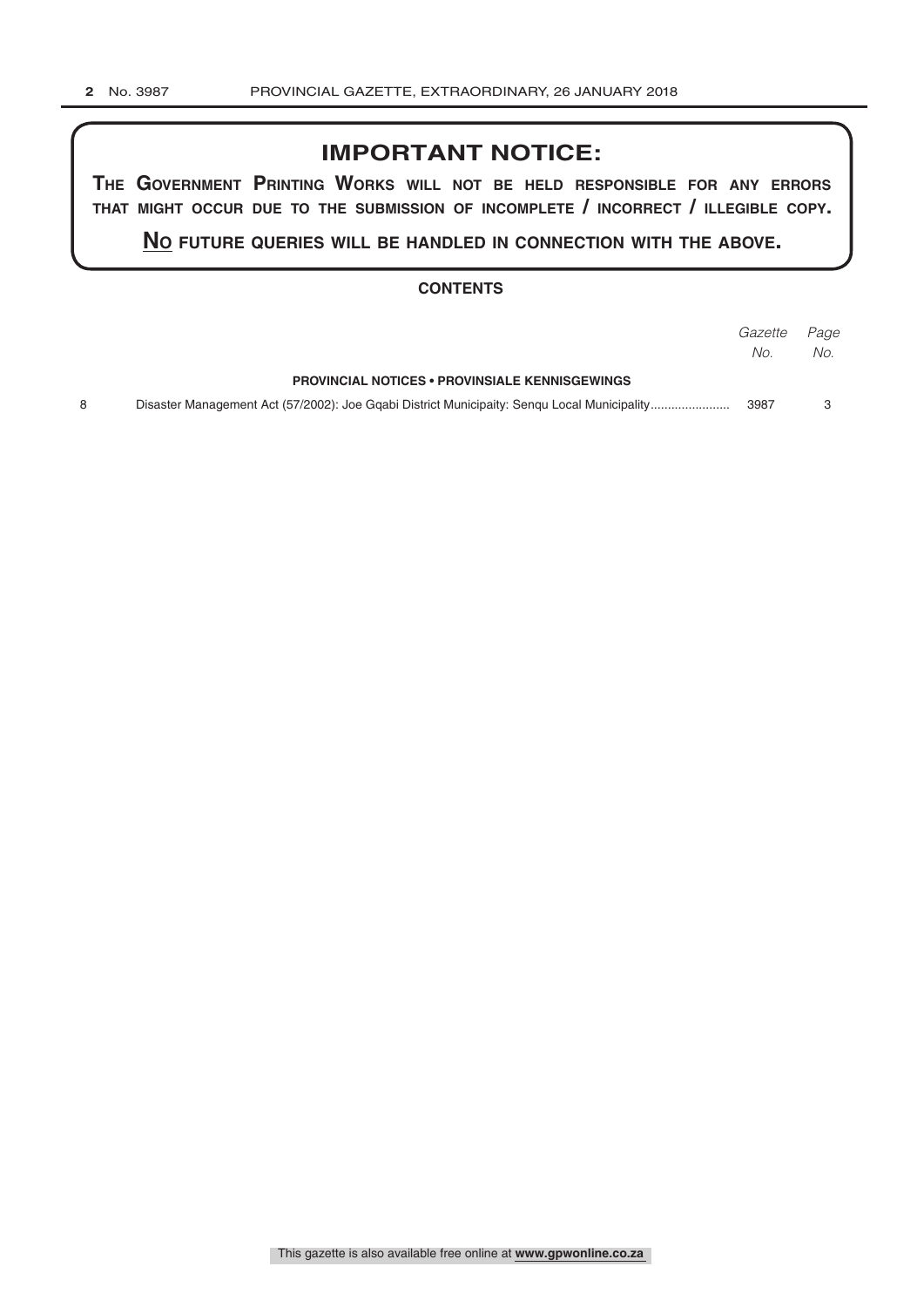# PROVINCIAL NOTICE Provincial Notices • Provinsiale Kennisgewings

### **PROVINCIAL NOTICE 8 OF 2018**

## PROVINCE ON THE EASTERN CAPE

## JOE GQABI DISTRICT MUNICIPALITY

Extension of the Declared Local State of Disaster due to Veld Fires in terms of section 55 (1) of the Disaster Management Act no 57 of 2002

The Council of Joe Gqabi District Municipality has, following engagements with stakeholders, resolved to extend the Local State of Declared Disaster due to Veld Fires in Ward fifteen (15), Senqu Local Municipality. Area affected is;

Senqu Local Municipality

 $\mathcal{C}$ 

A WILLIAMS . SAN IT IN THE SAN SEARCH THAT IT IS A STRIKE THAT A STRIKE IT IS SAN IT IS A STRIKE THAT IT IS A MUNICIPAL MANAGER

JOE GQABI DISTRICT MUNICIPALITY